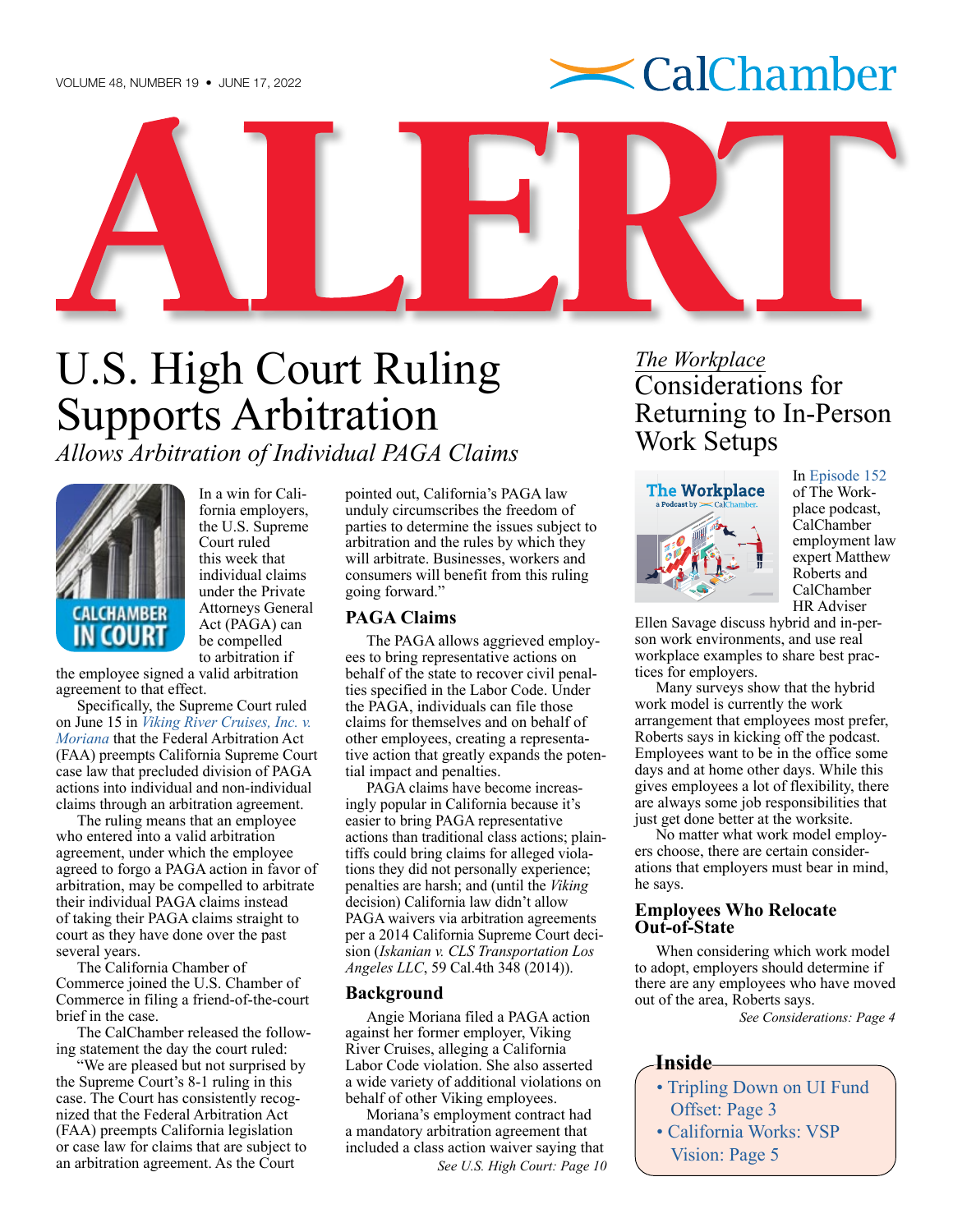

### <span id="page-1-0"></span>*Labor Law Corner* Medical Documentation Requirements for Disability Leaves



**[Ellen S. Savage](http://www.calchamber.com/hrcalifornia/labor-law-helpline/Pages/hr-advisers.aspx#ellen) HR Adviser**

*If an employee requests a leave of absence as an accommodation under the Americans with Disabilities Act, can I require medical documentation from their health care provider? If so, how much time does the employee have to provide me with the documentation?*

In most instances you may require medical documentation to substantiate the need for a leave of absence as an accommodation under the Americans with Disabilities Act (ADA), as well

#### **California Chamber Officers**

**Kailesh Karavadra** *Chair*

**Gregory S. Bielli** *First Vice Chair*

**Janet A. Liang** *Second Vice Chair*

**Maryam S. Brown** *Third Vice Chair*

**Donna L. Lucas** *Immediate Past Chair*

**Jennifer Barrera** *President and Chief Executive Officer*

*Alert (ISSN 0882-0929) is published weekly during legislative session with exceptions by California Chamber of Commerce, 1215 K Street, Suite 1400, Sacramento, CA 95814- 3918. Subscription price is \$50 paid through membership dues.* 

*Send email address changes to alert@ calchamber.com. Publisher: Jennifer Barrera. Executive Editor: Ann Amioka. Art Director: Neil Ishikawa. Capitol Correspondent: Sara Proffit.* 

*Permission granted to reprint articles if credit is given to the California Chamber of Commerce Alert, citing original publication date of article, and reprint is emailed to Alert at address above.* 

*Email: [alert@calchamber.com.](mailto:alert%40calchamber.com?subject=) Home page: [www.calchamber.com](http://www.calchamber.com).* as California's related law, the Fair Employment and Housing Act (FEHA). Unfortunately, neither law specifies a time limit for the employee to provide the medical documentation.

#### **Reasonable Documentation**

*When is an employer permitted to require medical documentation under the ADA and FEHA?*

When the disability and/or the need for accommodation is not obvious, the employer may ask the individual for reasonable documentation about their disability and functional limitations. Non-obvious disabilities may include many common conditions such as migraines, fibromyalgia, depression and sleep disorders.

Reasonable documentation means that the employer may require only the documentation necessary to establish that a person has a disability which necessitates a reasonable accommodation.

For example, if an employee asks to change to a shift that starts later in the day due to a sleep disorder, the employer may request documentation from the employee's health care provider verifying that the employee has a disability (but not the diagnosis); a description of how the employee's limitations impair their ability to perform the duties of the job and an indication of whether these limitations are temporary or permanent; and a

recommendation of specific reasonable accommodation(s).

An employee whose disability is not obvious, and who fails to provide requested medical documentation, is not entitled to reasonable accommodation.

#### **Time Limit for Providing Medical Documentation**

Neither the ADA nor FEHA have a specific time limit for the employee to provide medical documentation to support a request for reasonable accommodation. This often leaves employers wondering how long they must wait, and whether they must begin the requested accommodation before receiving documentation. There are no easy answers to these questions.

Many employers choose to apply the timelines from the family leave laws, which require that an employer allow at least 15 days to return a certification, and then provide extra time if the employee is unable to obtain it for reasons beyond their control.

Some examples might be when an employee needs to see a specialist with whom it is difficult to get an appointment, or when an employee's physician is out of the office on vacation.

The federal Equal Employment Opportunity Commission (EEOC which enforces the ADA) notes in their *[See Medical: Page 6](#page-5-0)*

## CalChamber-Sponsored Seminars/Trade Shows

#### More at *[www.calchamber.com/events](http://www.calchamber.com/events)*. *Labor and Employment*

- HR Boot Camp Virtual Seminar. CalChamber. June 23–24, August 11–12, September 8–9, Online. (800)
- 331-8877. Leaves of Absence: Making Sense of
- It All Virtual Seminar. CalChamber. August 25–26, September 29–30, Online. (800) 331-8877.
- Virtual HR Symposium. CalChamber. November 3–4. (800) 331-8877.

#### *International Trade*

- 2022 Taiwan Trade Shows. Taiwan External Trade Development Council. Through October 30, Online and In-Person. +886-2-2725-5200.
- Creative Expo Taiwan. Taipei Economic

and Cultural Office in San Francisco. August 10–14. Kaohsiung, Taiwan. (415) 362-7680.

- ANDICOM 2022. AmCham Colombia. August 31–September 2, Cartagena, Colombia. (601) 587-7828.
- Concrete Show South East Asia 2022. MEREBO GmbH Messe International. September 14–17, Jakarta, Indonesia. 49-40-399 99 05-15.
- Arabian Adventures with the Los Altos Chamber of Commerce. October 4–11, Dubai and Abu Dhabi. (866) 978-2997.
- U.S. EXIM Bank 2022 Annual Conference. Export-Import Bank of the United States. December 13, Washington D.C. (800) 565-3946.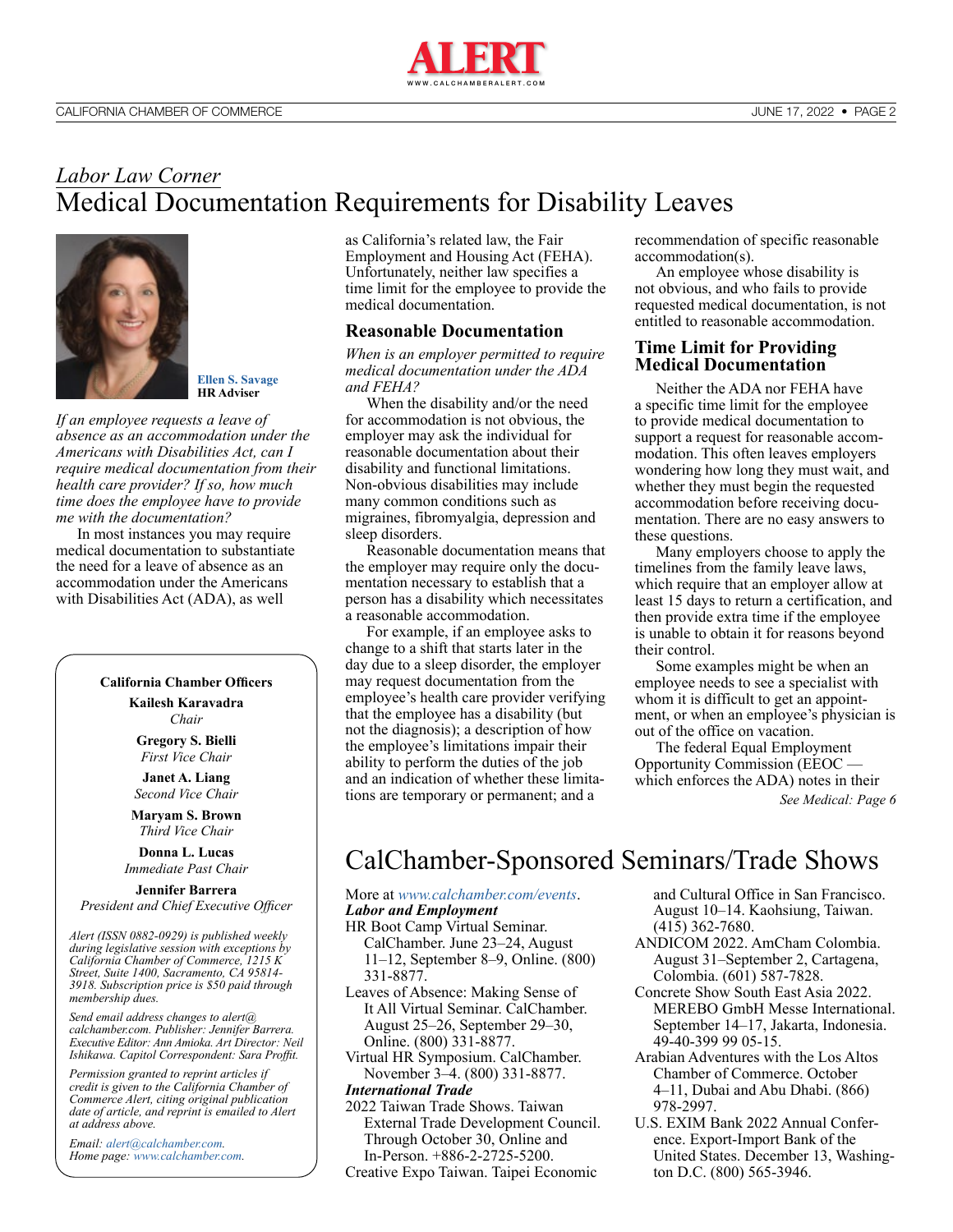

# <span id="page-2-0"></span>Record Budget Surplus Calls for Tripling Down on UI Fund Offset



**Blanca Rubio**



**Jennifer Barrera**

proposing \$18 billion in tax relief and subsidies to offset some of that pain on the working class. The Governor and the Legislature should also extend relief to employers by paying down the state's unemployment insurance debt, which will mitigate future tax increases.

California's unemployment insurance (UI) program is funded exclusively by employers via state and federal payroll taxes on wages. Workers pay no UI payroll taxes. The system is designed to replenish the UI fund during times of economic growth in preparation for high unemployment during recessions. Payroll taxes rise and fall, depending on the condition of the UI safety net.

Unless the Governor and the Legislature act this year, employers will suffer from unemployment insurance payroll taxes. These taxes will increase each year for up to 20 years, more than doubling by 2035.

Californians have traveled a bumpy road to post-pandemic recovery, with healthy employment and wage growth on the one hand, but soaring inflation and cost-of-living increases on

the other. Governor Gavin Newsom recognizes the squeeze of inflation that has been placed on Californians. To address this, he is

The reason? The massive unemployment shock suffered in 2020 led to economic shutdowns in the wake of the pandemic. Record unemployment rates drained the fund in place to pay for compensation. This meant the state needed to eventually borrow \$20 billion from the U.S. Treasury to ensure a safety net for unemployed Californians.

#### Guest Commentary By Blanca Rubio and Jennifer Barrera

But not even federal money is free. That \$20 billion debt must be repaid by employers through a \$21 per worker tax increase each year, up to a maximum of \$420 per employee each year. For a small business with 25 employees, that would ultimately amount to a \$10,000 annual tax increase!

But wait, there's more. Since this is a loan from the federal treasury, the state General Fund must pay the interest, which is estimated at more than \$500 million next year. As long as any debt is outstanding, there will be a continuing state taxpayer expense.

Governor Newsom recognized this risk to employers and taxpayers when he introduced his budget in January. When the budget surplus was projected to be \$20 billion, he proposed the state transfer \$3 billion to the UI fund to partially offset the deficit. This represented a great first step — but would have rolled back only a single year of the estimated 20 years of tax increases.

Today — four months later — the facts on the ground have changed. Inflation is taking a bite out of everyone's pocketbook. For businesses, inflation affects the bottom line — increasing every operating expense. Conversely, the projected state budget surplus has more than doubled since January, marking the

third straight year the state has enjoyed record revenue.

Given the economic threats to small businesses, and more than ample state revenues, we suggest the Governor and Legislature triple-down on the original budget proposal with a billion-dollar payroll tax credit to offset the first two years of the UI tax increase, and a \$9 billion transfer to the UI fund to cushion the blow of future tax increases and reduce part of the state's interest payment obligation.

An added benefit: according to the nonpartisan Legislative Analyst, this transfer to the UI fund will not count against the state's spending limit since it can qualify as emergency spending in response to the pandemic.

Under this proposal, employers will still be liable for more than half of the deficit — which was not caused by a business cycle, but by a pandemic-caused economic shutdown. Employers would be left to pay off a debt comparable to the aftermath of the Great Recession.

Speaking of recessions, the risk of an economic downturn grows as the Federal Reserve fights inflation. It is vital that the UI fund reaches solvency before the next recession and the inevitable higher unemployment.

California is enjoying an unprecedented and unexpected streak of budget surpluses — created in large part from the strong economic performance by key California economic sectors and entrepreneurs. The Governor and Legislature should jump at this fiscally responsible use of one-time funds to mitigate a reasonable share of the UI tax increase — especially in the face of high inflation and lingering effects from the pandemic shutdown.

*Jennifer Barrera is president and CEO of the California Chamber of Commerce. Blanca Rubio is a member of the California Assembly, serving the 48th District.*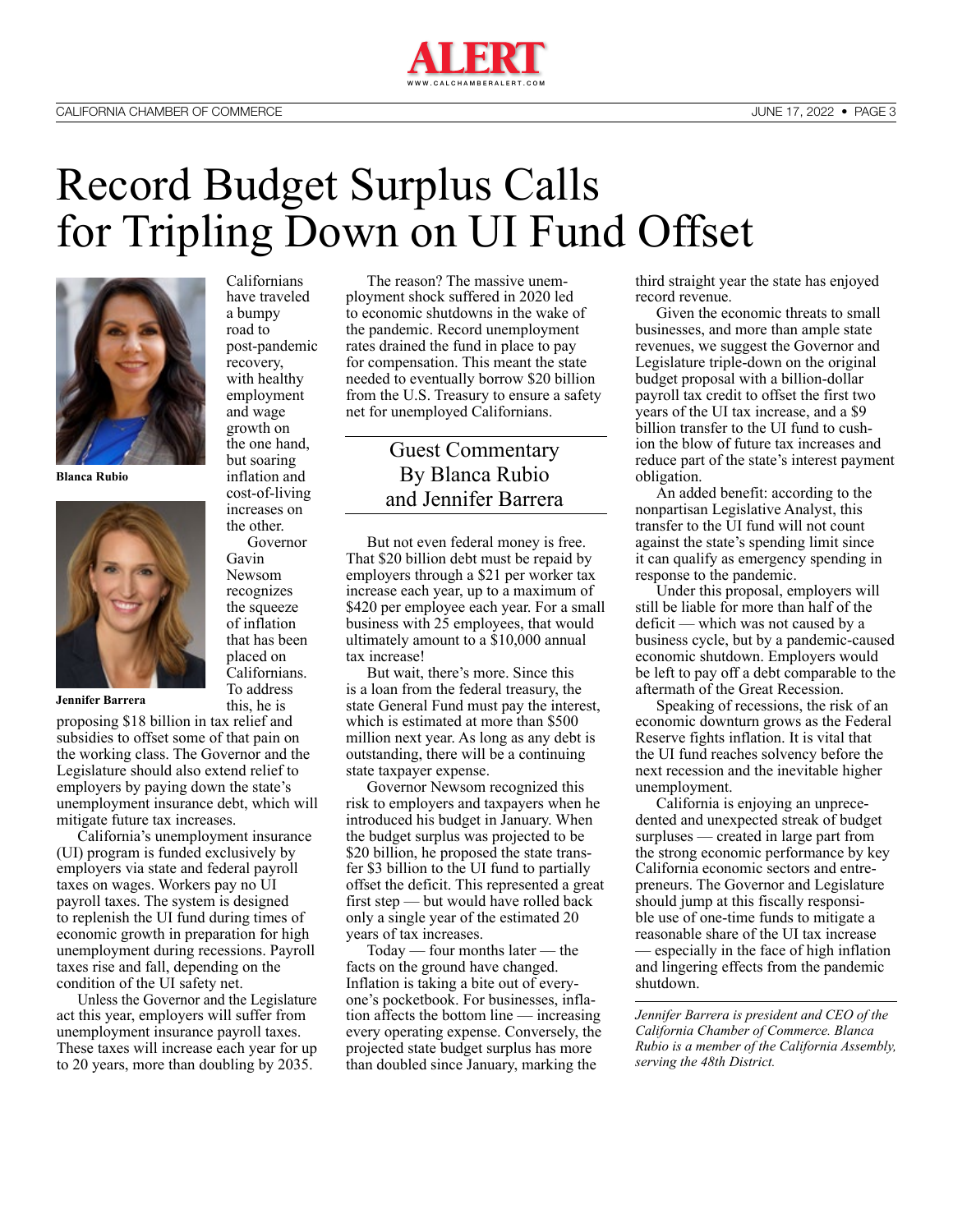

## <span id="page-3-0"></span>Considerations, Best Practices for Returning to In-Person Work Setups

#### *[From Page 1](#page-0-0)*

"We've gotten…shocking calls from members where they all of a sudden learn that their employee that used to report to this worksite 100% of the time before the pandemic, now all of a sudden doesn't live in the area or doesn't live in the state or even has left the country altogether," he tells podcast listeners.

In this situation, employers will often ask about tax laws, but what they often don't realize is that there's more to it than just taxes, Savage points out. There are many labor law issues that arise because the employer is now a multistate or even a multinational employer and they must now pay attention to the laws in the jurisdiction where the employee is working.

Ultimately the situation becomes a practical reality for employers, Roberts says. Employers should think about what they want a work-life balance to look like going forward and how hard they want to bring the hammer down on employees.

Employers don't want to lose valuable talent, but what happens when you need that talent in the office and they're not there? And what can an employer do if workers are asked to come back into the office, but an employee simply doesn't want to?

If the situation is simply that the employee prefers not to come back, then, legally, the employer can require the employee to report to work, Savage says.

Moreover, even if an employer offered a hybrid work arrangement during the COVID-19 pandemic, the employer is not required to offer that option indefinitely. The arrangement was born out of necessity, Roberts says, but that doesn't mean it will work operationally for the employer at this time.

#### **Family Responsibilities**

What if an employee tells an employer, "I'm happy to return back to the office, but I have ongoing child care issues, I'm not going to be able to come in." What, Roberts asks Savage, is an employer to do there?

Working parents are in a difficult situation, especially since getting child care is becoming more and more difficult, Savage replies. Still, an employer can

legally require the employee to return to the office.

"You want to keep good employees, you want to be as flexible as you can, but allowing people to work from home because they have child care issues opens the door to the next employee who says, 'Oh, I don't want to leave my pandemic puppy at home alone, or my elderly parents need me,'" Savage says. "You have the right to have those people come back to work."

#### **Immunocompromised Employees**

If an employee comes forward and says they are immunocompromised or live with someone who is immunocompromised and cannot come back into the office, what do employers need to do?

Savage explains that immunocompromised employees will need to be accommodated because they are protected under disability accommodation laws (Americans with Disabilities Act and California's Fair Employment and Housing Act).

The Equal Employment Opportunity Commission (EEOC) released guidance for employers that stated that if an immunocompromised person was able to do their job, and do it fine, at home during the pandemic when the employer's office was closed, then that can be used as evidence that there's no reason that it is an undue hardship for the employee to still work at home.

Employers are not legally obligated to accommodate an employee who lives with someone who is immunocompromised.

#### **Travel Time, Work Expenses**

Many compensation-related issues arise in hybrid work arrangements, such as paying for travel time, paying for home energy bills and even paying for an employee's toilet paper.

Right now the Labor Commissioner has not released any guidance about how remote work or hybrid work affects wage and hour laws, Savage says.

One distinction that employers should think about is the difference between requiring employees to work remotely

and an employee who has an office but prefers to work from home. If it's the latter situation, then the employer likely does not have to pay commute time, she says.

Roberts says there's been an explosion of litigation and lawsuits regarding expense reimbursement. Some workers are not just asking for expense reimbursement of ordinary office supplies or cell phone usage — some are asking employers to pay the air conditioning bill and even pay for the toilet paper used at home.

Choosing what expenses to reimburse will likely depend on whether working remotely is optional or required. Savage explains that Labor Code Section 2802 states that the term "necessary expenditures" means all reasonable costs.

If an employee is working remotely because they don't have an office they can work in, then paying for a desk, internet or other supplies is necessary.

If, however, the employee is working from home because it's more convenient for them, then the employer probably doesn't have to pay those expenses.

One takeaway of this issue is that the statute is being interpreted very broadly. So do the claims that toilet paper and air conditioning are business expenses actually have merit? The answer is "possibly," Roberts says.

If an employer is presented with something like this and it's not something they want to reimburse, then they should really pick up the phone and call their friendly neighborhood employment law counsel, Roberts urges.

#### **Dress Code**

Many employees have been enjoying not having to abide by a dress code when working remotely. Can employers keep a dress code in place when bringing employees back to the office?

Absolutely, Savage says. "Employers absolutely have the right to continue to have whatever dress code they want. Given the fact that the world has become something of a more casual place due to the time working from home, employers might want to consider whether they do want to relax their dress code to keep workers happy."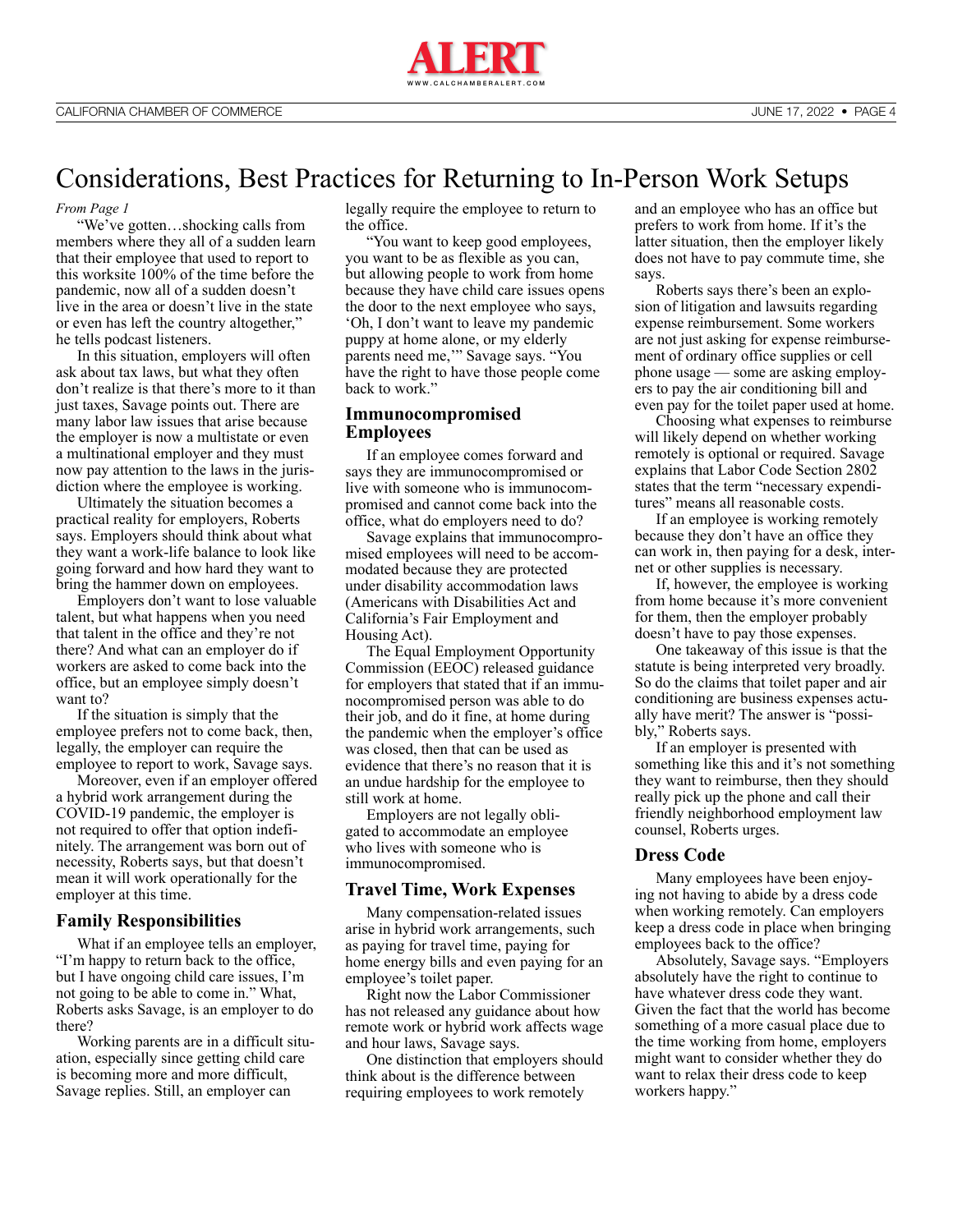## <span id="page-4-0"></span>*California Works* VSP Vision: On a Mission to Empower Human Potential Through Sight

### WORKS *a global economy. Visit* [California Works](https://advocacy.calchamber.com/california-works) *to learn more about this series and read past and future profiles.*

CALIFORNIA

YSP VISION. For nearly 70 years, [VSP Vision™](https://vspvision.com/) has been the largest and only national not-forprofit vision benefits company. Founded by optometrists in California in 1955, the goal was simple yet ambitious: bring access to affordable, high-quality eye care to as many people as possible.

Six-plus decades later, the leading health-focused vision company serves more than 85 million members — nearly 1 in 4 people living in the United States — through a network of 41,000 doctors.

As the health care and optometric industries have changed over the years, VSP Vision has grown purposefully to meet the evolving needs of the clients and members it serves. What started as a vision insurance company has since grown to include multiple lines of business, including eyewear, retail, ophthalmic lens prod-

ucts and optical manufacturing, practice management software and electronic health records.

To better reflect its evolution, this year [the company rebranded](https://newsroom.vspvision.com/news/vsp-global-rebrands-as-vsp-vision-and-unveils-new-visual-identity) from VSP Global to VSP Vision, marking a new era and reaffirming its commitment to care, passion to empower, and promise to reinvest in its stakeholders.

#### **Preserving Access to Eye Care Amid COVID-19**

As the early days of the COVID-19 pandemic took hold, the company focused on ensuring its members had access to eye care.

*This article is a part of a series of profiles of CalChamber member companies that are contributing to the state's economic strength and ability to stay competitive in* 

"The reality is medical eye care needs don't stop just because the pandemic is going on," said Kate Renwick-Espinosa, president of VSP Vision Care and a member of the California Chamber of Commerce Board of Directors. "We knew we could make a difference by helping our members stay connected to their VSP network doctor and not have to go



to emergency rooms, which were under tremendous strain."

In response, the company expanded access to essential medical eye care benefits for its insured members and their covered dependents. They could now visit their VSP network doctor in-person or remotely to get treated for a variety of conditions, including eye trauma, conjunctivitis, and sudden changes to vision.

In addition, VSP Vision harnessed its manufacturing and procurement resources to provide personal protective equipment (PPE) to network doctors and even created face shields that were distributed across the country. It also established a grant program for doctors to provide cash payments up to \$10,000 to help offset pandemic-related financial hardships

#### **VSP Eyes of Hope: Bringing Eye Care and Eyewear to Those in Need**

One of the clearest examples of the

company fulfilling its purpose of "empowering human potential through sight" is VSP Eyes of [Hope](https://www.vspvision.com/cms/vspglobal-outreach/home.html). Income, distance, and disaster pose serious barriers to eye care and eyewear for many, but VSP Eyes of Hope removes those barriers by providing the care at no-cost.

More than 3.6 million people in need have gained access to vision care through the program, in collaboration with 8,500 VSP network doctors who participate annually.

As VSP Eyes of Hope celebrates its 25th anniver-

sary this year, the company is building on its promise through an investment of \$1 million in two key initiatives: enhancing its eye care and eyewear gift certificates and reinvesting in its mobile clinics.

[Watch a video a](https://youtu.be/Am2aJlv39Ws)bout how the VSP Eyes of Hope clinic helps San Diego students see.

#### **Gift Certificates Enhanced**

Each year, 50,000 adults and children receive access to free vision care through VSP Eyes of Hope gift certificates, which *[See VSP Vision: Page 6](#page-5-0)*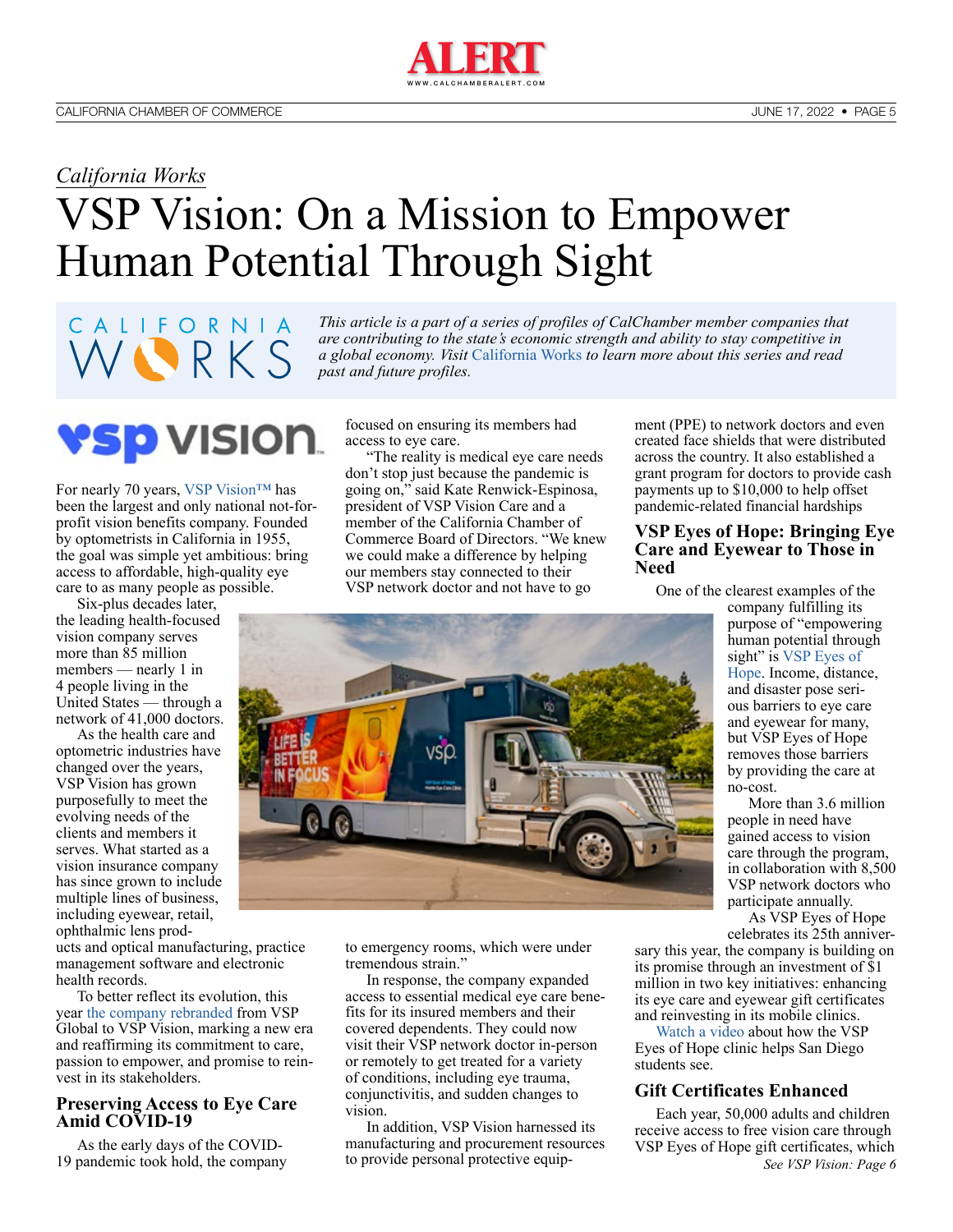

## <span id="page-5-0"></span>VSP Vision: On a Mission to Empower Human Potential Through Sight

#### *[From Page 5](#page-4-0)*

reimburse VSP network doctors for the services they provide.

In response to a growing need for vision care among disadvantaged communities, exacerbated by the pandemic, the frame coverage for the gift certificates is being expanded to make it easier for adults and children to access high-quality care and eyewear from a local VSP doctor.

#### **Mobile Clinics Back on the Road**

Since first responding to the needs of the New Orleans community in the aftermath of Hurricane Katrina, the VSP Eyes of Hope mobile clinics have remained foundational to removing barriers to care and helping people experience all that is possible through clear vision. Partnering with local charitable organizations and eye doctors, the mobile clinic staff deliver no-cost eye exams and prescription glasses to communities in need.

The mobile clinics are fully equipped with an eye exam room, portable eye

exam lanes, an eyewear dispensary stocked with frames and a finishing lab to produce prescription eyewear for many patients the same day they are provided care.

Recently, the VSP Eyes of Hope mobile clinics [partnered](https://www.kpbs.org/news/local/2022/03/16/students-who-are-unhoused-get-a-gleam-of-hope-in-their-eyes) with the San Diego County Optometric Society at Monarch School, which provides education and



social services for K-12 students experiencing homelessness in San Diego, CA.

"By continuing to invest in these key initiatives, we remain focused on supporting better health equity across the country by increasing access to eye care and eyewear in places where it's needed most," said Michael Guyette, president and CEO of VSP Vision.

[VSP Vision](https://www.vsp.com/) President and CEO: **Michael Guyette** Net Fiscal Sales: **Revenue of \$7.6B (2021)** Employee Count: **13,000 worldwide** Company headquarters: **Rancho Cordova, CA** Company business segments: **• Eye Care Services**

- **Eyewear Solutions**
- **Practice Solutions**
- 

## Medical Documentation Requirements for Disability Leaves

#### *[From Page 2](#page-1-0)*

guidance documents that employers may need to be more flexible about documentation due to delays caused by the current COVID pandemic.

Employers should consider creating a disability accommodation policy that lays out the steps and expected timeframes for the interactive process required under the ADA and FEHA.

Although there is no formal paperwork required under these laws, employers may choose to create forms to request accommodation as well as medical documentation forms, and would be wise to include the expected timeframes for returning them at the top of the forms.

Keep in mind that the employer has more responsibility for participating in the interactive process to determine reasonable accommodations than does the employee, so a prudent employer should make and document their attempts to seek documentation even after the deadline.

#### **Starting Accommodation Before Receiving Medical Documentation**

The ADA and FEHA do not provide specific guidance about whether an employer is obligated to begin an accommodation, such as providing a leave of absence, before receiving medical certification.

The EEOC provides this guidance: "An employer should respond expeditiously to a request for reasonable accommodation… Similarly, the employer should act promptly to provide the reasonable accommodation. Unnecessary delays can result in a violation of the ADA." *(EEOC Enforcement Guidance on Reasonable Accommodation and Undue Hardship Under the Americans with Disabilities Act).*

California's regulations implementing FEHA, however, say: "If the medical documentation provided to date does not support any reasonable accommodation, no reasonable accommodation need be required." (California Code of Regulations, Title 2, Section 11069(d) (6)).

Employers should therefore consider granting a leave as an accommodation even before receiving medical documentation, absent undue hardship, conditioned on receiving documentation in a timely fashion.

*Column based on questions asked by callers on the Labor Law Helpline, a service to California Chamber of Commerce preferred and executive members. For expert explanations of labor laws and Cal/OSHA regulations, not legal counsel for specific situations, call (800) 348-2262 or submit your question at [www.](http://www.hrcalifornia.com) [hrcalifornia.com](http://www.hrcalifornia.com).*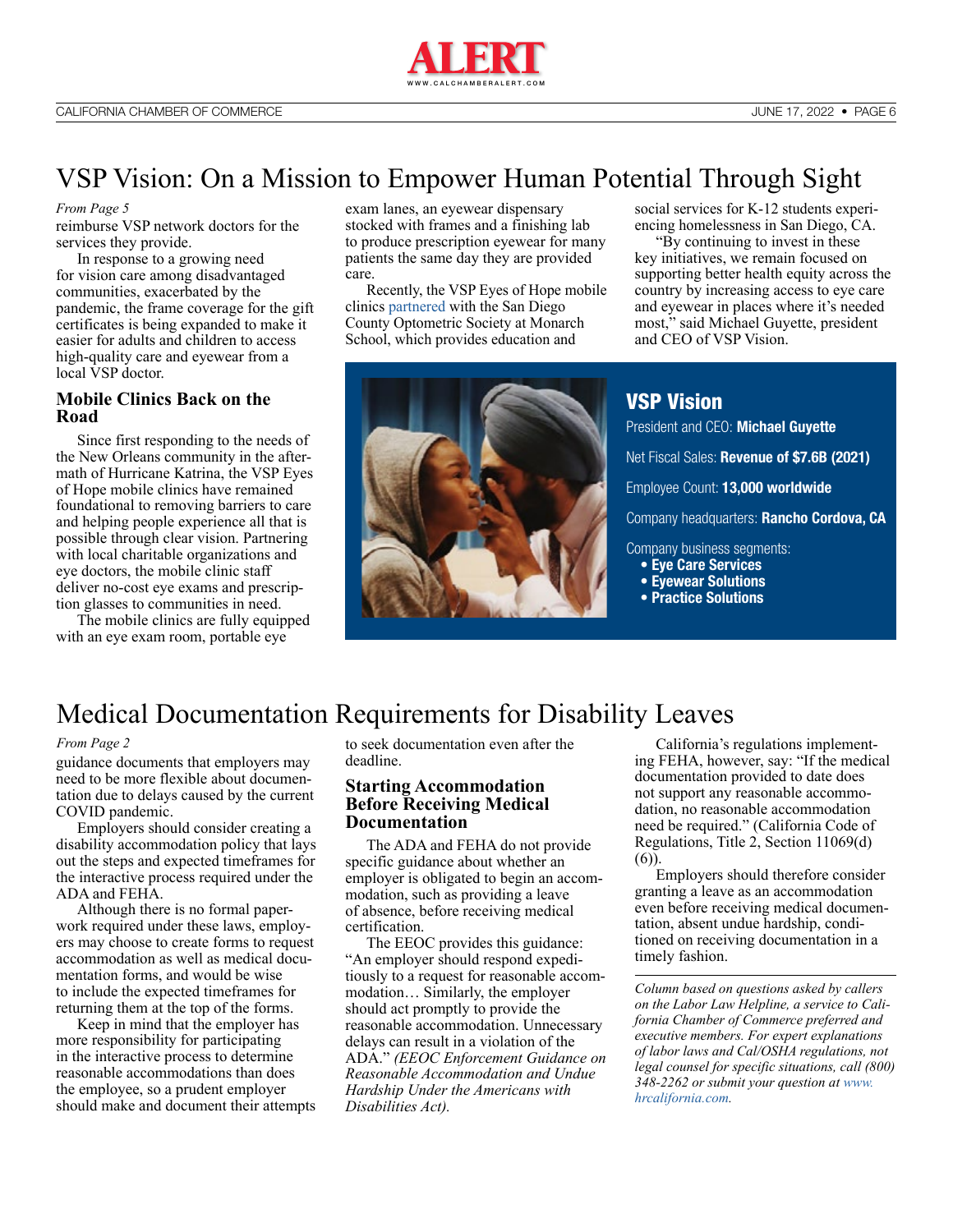

# <span id="page-6-0"></span>Virtual Summit Reviews Initial Findings from Maritime Data Initiative Meetings



Initial findings from five months of weekly virtual meetings with maritime and intermodal

stakeholders were presented on June 1 at a virtual summit of the Federal Maritime Commission (FMC).

The Maritime Transportation Data Initiative (MTDI) Summit had been planned as an in-person gathering, but the surge in COVID-19 rates in Washington D.C. prompted the switch to a virtual format.

Commissioner Carl Bentzel, who led the data initiative, opened the [plenary](https://www.youtube.com/watch?v=AfZLSqmUSq8)  [session](https://www.youtube.com/watch?v=AfZLSqmUSq8) by discussing the overwhelming need for transparency of data related to the movement of goods within the supply chain.

Bentzel referred to the FMC's annual report, which found that overseas containerized cargo from pre-pandemic to the late fall of 2021 averaged a sustained growth of more than 20%.

In 2020, however, the world container fleet lost as much as 13% of its total carrying capacity, while the United States likely lost even greater capacity due to the higher levels of congestion.

He noted that this combination of increased trade and decreased capacity due to congestion is a reason the nation is suffering from inflation.

#### **FMC Mission**

Commissioner Bentzel reviewed the FMC's [mission](https://www.fmc.gov/about-the-fmc/) to ensure an economically efficient system of international ocean shipping liner services, while looking back at his interactions and visits to the nation's ports over the last several months during the initiative.

"The adage that once you've seen one port, you've seen one port is true," Bentzel said, noting that the operations of each port within the United States are vastly different. During his port visits, Bentzel said, he was struck continually by the immensity and complexity of port operations and the need for "closer cooperation between multiple actors."

In summarizing the need for change

in the system, Commissioner Bentzel once again cited the example of "why can I track my pizza every step of the way from order to delivery, but not my cargo container that is worth millions of dollars."

#### **Remarks from Other Commissioners**

Commissioners Rebecca Dye and Max Vekich also made brief remarks during the plenary session. Commissioner Dye said she understands that change in complex systems is challenging, especially when human behavior is involved.

Commissioner Vekich added that he hopes the MTDI is able to create solutions without unintended consequences and collateral damage, and that more communication between stakeholders is necessary.

#### **Breakout Sessions**

During the Maritime Data Initiative meetings, held from December 2021 to April 2022, every stakeholder answered four questions:

• What are the key data elements that are integral to your operations?

• What data do you not currently have access to that would improve your efficiency and performance?

• How do you get the data you need from other parts of the supply chain? Does this create inefficiencies?

• How do you provide data to your customers?

Summit breakout sessions reviewed these questions again and session facilitators presented the conclusions of each session at the [closing meeting of the](https://www.youtube.com/watch?v=3quie34wrEw)  [summit](https://www.youtube.com/watch?v=3quie34wrEw).

#### **Better Data Definitions**

The first breakout session facilitator reported back to the group on the need for better data definitions, specifically when it comes to the definition of container availability. The data on the status of a container is often plagued with inaccuracies between the physical release of the container and its readiness location in a terminal. This creates inefficiencies within the system.

The group also noted that harmonized

system (HS) codes can be complicated to apply to goods as they can be both broad and narrow at the same time and making the best use of HS codes requires the services of an expert who is familiar with the system.

#### **Data Transmission/Access**

The second breakout session highlighted the importance of all parties being on the same page in regards to definitions of the data, with standardization and interoperability being paramount when it comes to data transmission.

Multiple parties often can be involved in the handling and exchanging of data which can create redundancies, making it essential to ensure the right entity is updating data as it is transferred within the supply chain.

#### **Data Quality/Classification**

The lack of data and data fluidity, as well as issues with data accuracy, were discussed at the third breakout session. Stakeholders are eager to see good accurate data become available to answer a host of questions on a container's cargo: what commodities are in a container; who owns it; by what method is it traveling; is it going a short or a long distance; and are all the products in a container going to one destination or multiple destinations.

The answers to all these questions are important to create efficiency.

#### **Information Sharing**

Participants in the fourth breakout session noted the need for information sharing within the supply chain and the problems that could arise with the sharing.

Some entities within the supply chain don't want to share information for confidentiality or security reasons. For example, if there is a container full of play stations sitting at the port, that is not information the entities would want to be shared publicly.

Creating a safe, secure data technology and infrastructure takes a lot of time and money, and some entities, such as small trucking companies, simply don't have the capability for it.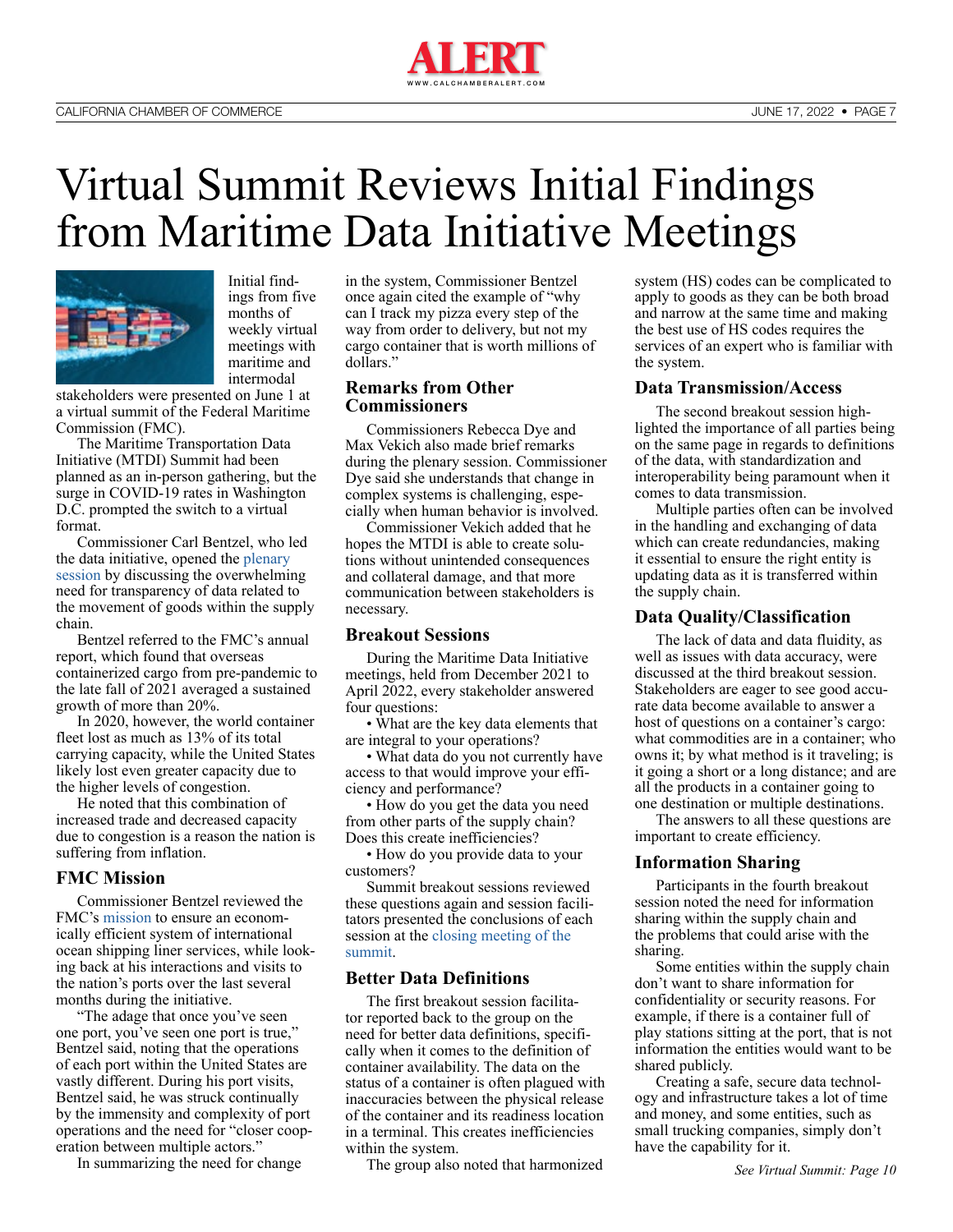

## Western Hemisphere Leaders Gather in Los Angeles for Summit of the Americas



Leaders from the Western Hemisphere, with a few notable absences, gathered in Los Angeles last week for the Ninth Summit of the Americas.

The June 6–10 gathering enabled attendees to discuss common policy issues, affirm shared values and commit to concerted actions at the national and regional levels to address continuing and new challenges facing the Americas.

In addition to the ministerial meeting, three stakeholder forums were held: the CEO Summit, Civil Society Forum, and Young Americas Forum.

#### **Attendance**

Twenty-three heads of state attended the Ninth Summit. Some controversy surrounded the Summit as Mexican President Andrés Manuel López Obrador opted not to attend the events as a result of the White House not inviting Cuba, Nicaragua and Venezuela to participate.

Following Mexico's lead, El Salvador, Honduras and Guatemala also opted not to participate.

Brazilian President Jair Bolsonaro decided at the last minute to attend the events, where he met with President Joe Biden for the first time.

The theme of the [Ninth Summit of the](https://www.ixsummitamericas.org/)  [Americas](https://www.ixsummitamericas.org/) was ["Building a Sustainable,](https://www.state.gov/summit-of-the-americas/)  [Resilient, and Equitable Future](https://www.state.gov/summit-of-the-americas/)" for our hemisphere.

As many as 10,000 participants including support staff, security, media and businesspersons — were expected to attend the events in Los Angeles. Many official and informal events, bilateral

meetings, and media events organized by the U.S. government and private organizations were held.

#### **Multiple Agendas**

At the Summit of the Americas, President Biden announced a "new and ambitious economic agenda" called the [Americas Partnership for Economic](https://www.whitehouse.gov/briefing-room/statements-releases/2022/06/08/fact-sheet-president-biden-announces-the-americas-partnership-for-economic-prosperity/)  [Prosperity](https://www.whitehouse.gov/briefing-room/statements-releases/2022/06/08/fact-sheet-president-biden-announces-the-americas-partnership-for-economic-prosperity/).

The new partnership, which notably does not include any new trade agreements, will aim to mobilize new investment in the region, fortify supply chains, promote decarbonization and biodiversity, facilitate inclusive trade and update the "social contract" between governments and their people.

California Governor Gavin Newsom [attended](https://www.gov.ca.gov/2022/06/10/recap-california-on-the-world-stage-at-summit-of-the-americas/) the events along with a delegation of state officials. He touted the diversity of not only the city of Los Angeles but the state of California.

Governor Newsom also met with Canadian Prime Minister Justin Trudeau to announce a new partnership with Canada to advance climate action.

The U.S. Chamber of Commerce hosted [the 4th annual CEO Summit of the](https://www.uschamber.com/summit-of-the-americas/ceo-summit)  [Americas](https://www.uschamber.com/summit-of-the-americas/ceo-summit) for the private sector in partnership with the U.S. Department of State.

The aim of the CEO Summit was to "leverage the power of the private sector" to bring together diverse business leaders — including those from small and medium-sized enterprises — to drive innovative and practical solutions for a "brighter future across the Americas."

#### **History of Summit**

The Summit of the Americas, originally scheduled for 2021 and postponed due to the COVID-19 pandemic, is held every three years. The Summit is the only gathering that brings together all the leaders from the countries of North, South and Central America and the Caribbean.

The 2022 Summit was the first time

the meeting was held in the United States since the inaugural summit in Miami in 1994. The most recent Summit of the Americas was held in Lima, Peru in 2018.

#### **History of U.S. Involvement**

In 1994, President Bill Clinton brought together 34 democratically elected leaders in Miami for the first Summit of the Americas. President Clinton was unequivocal about the summit's mission. He called on leaders from across the region to open new markets and to create new free trade zones, to strengthen the movement toward democracy, and to improve the quality of life for all our people.

Clinton said, "If we're successful, the summit will lead to more jobs, opportunity and prosperity for our children and for generations to come."

President Donald Trump was unable to attend the 2018 Summit of the Americas in Lima as planned as he had to tend to other international matters. Vice President Mike Pence attended in Trump's place.

The theme of the 2018 summit was "Democratic Governance against Corruption." Leaders vowed to confront systemic corruption at a time when graft scandals plague many of the governments that make up the Americas.

Sixteen nations gathered at the 2018 summit issued a statement on the sidelines of the event calling on Venezuela to hold free and transparent elections as well as allow international aid. Vice President Pence gave remarks at the summit.

President Biden announced the host city of the Ninth Summit in January 2022 with the goal of underscoring the United States' deep and historical commitment to the people of the Western Hemisphere and realizing the Build Back Better World (B3W) Initiative.

**[Staff Contact: Susanne T. Stirling](https://advocacy.calchamber.com/bios/susanne-stirling/)**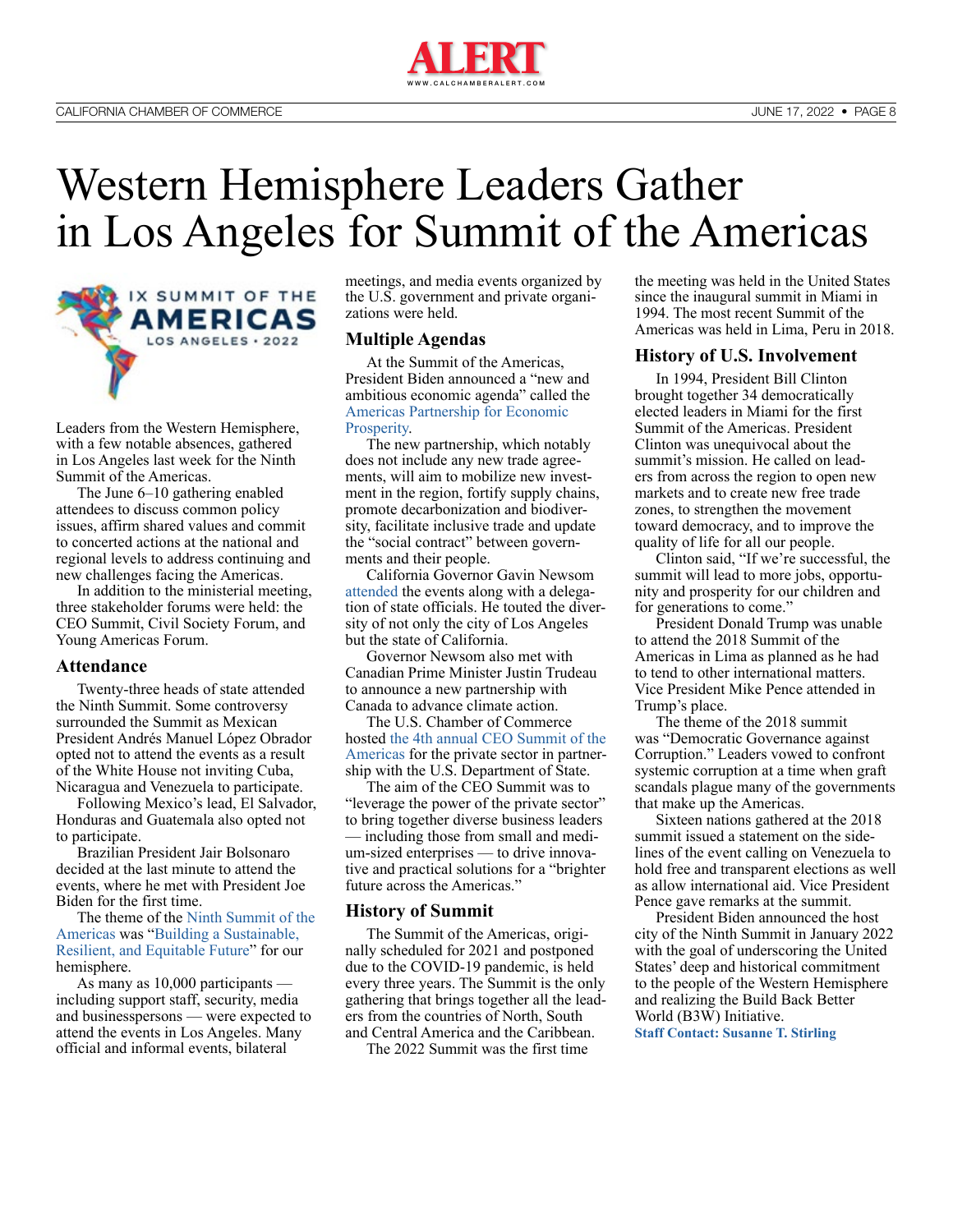

## CalChamber, Japan Business Leaders Discuss Ways to Collaborate



The 21st annual meeting between the California Chamber of Commerce and Japan business leaders was

held in person once again following the COVID-19 pandemic. The meeting highlighted California's continuing interdependence with one of its largest trade and

investment partners. Leading the Japanese business delegation were Hironori Kobayashi, president of the Japan Business Association of Southern California (JBA) and vice president general administration in the Americas and the Los Angeles office of All Nippon Airways Co., Ltd.; as well as Tsuyoshi Tsurumi, president of the Japanese Chamber of Commerce of Northern California (JCCNC) and managing director of MUFG Union Bank.

Representing the CalChamber at the Wednesday, June 15, 2022 luncheon were Jennifer Barrera, president and CEO, and Susanne T. Stirling, vice president, international affairs.

#### The [JCCNC](https://www.jccnc.org/?lang=en)

was established as a nonprofit corporation in 1951 to promote business, mutual understanding and good will

between Japan and the United States. [JBA](https://www.jba.org/), founded in 1961, is a nonprofit organization consisting of nearly 500 Japanese corporations doing business

across Southern California.

#### **Discussion Themes**

The JBA and JCCNC meeting covered a variety of themes, including the economy, homelessness, the supply chain, labor laws, the semiconductor market, and the tight labor market that both California and Japan currently are experiencing.

Environmental and trade policies also were on the agenda, on a state and federal level. The Japanese business delegation also discussed any incentives that may exist for companies that are considering moving their operations out of California.

The group also spoke about the many important Japanese contributions to the California economy, as Japan is the top foreign direct investor in California.

U.S. direct investment to Japan totaled \$131.64 billion in 2020, largely in financial, software and internet services. Foreign direct investment (FDI) from Japan into the United States was \$679 billion in 2020, making it the largest source of FDI in the United States that year.

In 2019, Japanese FDI in the United States supported 973,800 jobs and contributed \$12.9 billion to research and

development, as well as another \$82.3 billion to expanding U.S. exports. The top industry sectors for Japanese FDI are auto components, industrial equipment, plastics, automotive OEM, software and information technology services, and metals (Select USA).

California continues to be the top exporting state to Japan, accounting for more than 15.8% of total U.S. exports. Japan has remained California's fourth largest export market since 2010, after Mexico, Canada and China.

California exports to Japan, the world's third largest economy, totaled \$11.869 billion in 2021. Computers and electronic products accounted for 16% of total exports. Imports into California from Japan were \$22.39 billion, with transportation equipment accounting for more than a fifth of total imports. Cali-

**Business and Commerce Committee, JBA. (Standing, from left) Kenichi Tsuji, executive director, JCCNC; Akemi Koda, founder and CEO, USAsia Venture Partners Inc./ board member, JCCNC; Kazuhiro Gomi, president and CEO, NTT Research, Inc./ chair, Government Relations Committee, JCCNC; Susanne T. Stirling, vice president of international affairs, CalChamber; Ryo Amada, vice president, Kintetsu Enterprises Company of America/ Business and Commerce Committee member, JBA; Aya Dorwart, deputy director, JCCNC; and Fumio Yasue, executive director, JBA.**

**(Seated, from left) Tasha Yorozu, managing attorney, Yorozu Law Group/ auditor, Japanese Chamber of Commerce of Northern California (JCCNC); Tsuyoshi Tsurumi, managing director, MUFG Union Bank/president, JCCNC; Jennifer Barrera, president and CEO, CalChamber; Hironori Kobayashi, vice president general administration in the Americas and the Los Angeles office, All Nippon Airways Co., Ltd./ president, Japan Business Association of Southern California (JBA); and Tomoki Nakatani, general manager of the Los Angeles branch and head of Japanese corporate banking west, MUFG Union Bank/ vice president and chair,** 

#### **Trade Statistics**

The United States is a large supplier of chemicals, transportation equipment, and computer and electronic products to Japan. Japan is also one of the largest U.S. foreign markets for agricultural products.

U.S. exports to Japan were \$74.97 billion in 2021, making it the fourth largest export destination for the United States. Imports from Japan to the United States were \$135.13 billion, with transportation equipment accounting for 35.5%.

According to the most recent figures,

fornia is currently the top importing state in the United States for products from Japan.

In 2020, Japan was the largest source of FDI in California through foreignowned enterprises (FOEs). Japanese FOEs in California provided 115,420 jobs through 3,672 firms, amounting to \$10.6 billion in wages. The top jobs by sector are manufacturing, wholesale trade, retail trade, financial activities, and professional/ business services (World Trade Center Los Angeles FDI Report, June 2021). **[Staff Contact: Susanne T. Stirling](https://advocacy.calchamber.com/bios/susanne-stirling/)**

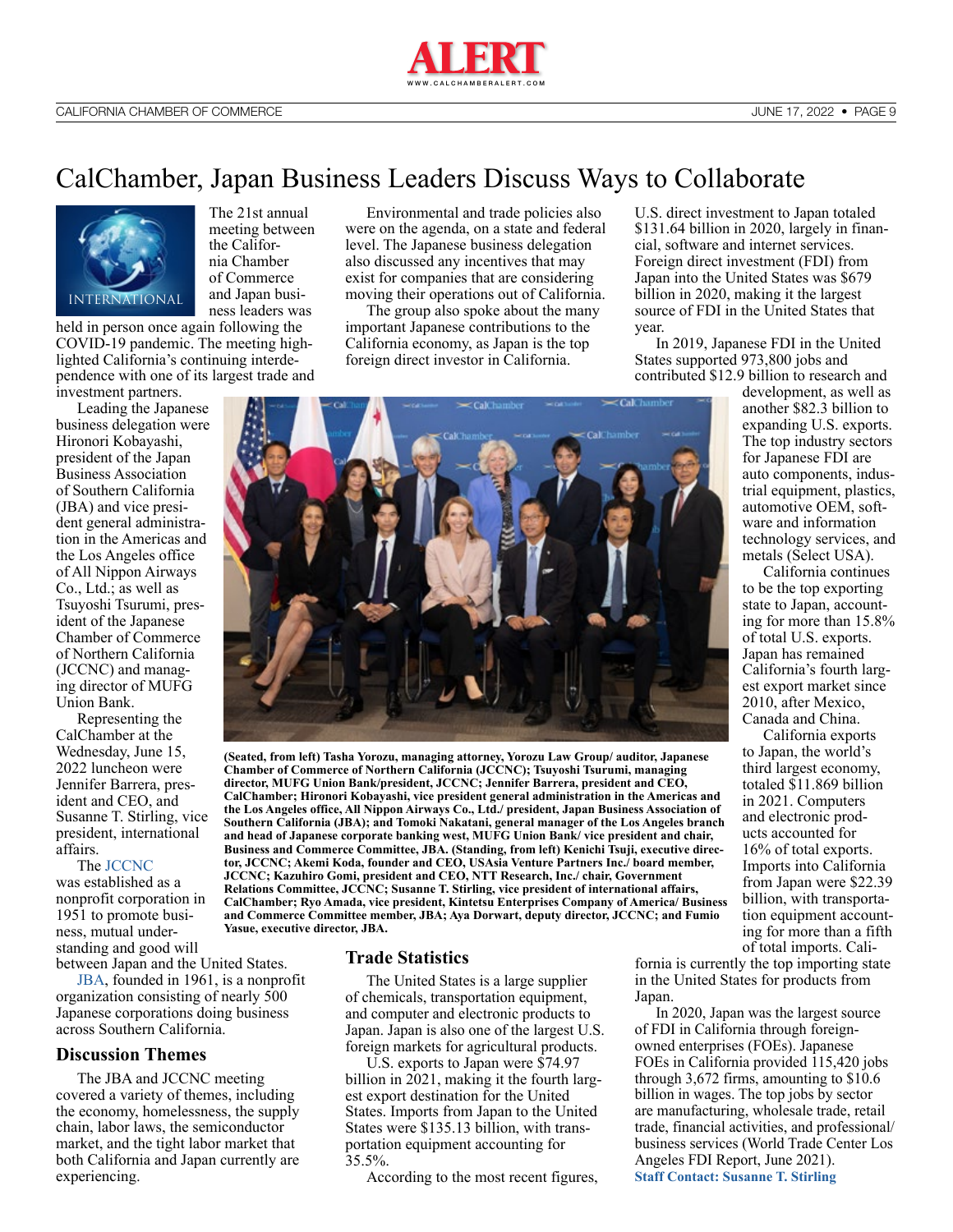

## <span id="page-9-0"></span>U.S. High Court Ruling Supports Arbitration

#### *[From Page 1](#page-0-0)*

the parties could not bring any dispute as a class, collective or representative action under the PAGA. It also had a severability clause stating that if any portion of the waiver was found to be invalid, the remaining valid portion would be enforced in arbitration. Viking moved to compel arbitration of Moriana's individual PAGA claim and dismiss her other PAGA claims.

Under California Supreme Court precedent, the state courts denied Viking's motion. Applying the California Supreme Court's *Iskanian* case, the lower courts held that categorical waivers of PAGA standing are contrary to California policy and that PAGA claims cannot be split into arbitrable individual claims and non-arbitrable representative claims.

The U.S. Supreme Court granted review of this case to decide whether the FAA preempts the California *Iskanian* ruling.

#### **Supreme Court Decision**

The Supreme Court ruled that *Iskanian's* prohibition on the division of PAGA claims into their constituent parts, the employee's individual claims and those asserted on behalf of other employees, conflicts with the FAA.

The court noted that the California rule unduly circumscribes the freedom of parties to determine the issues subject to arbitration and the rules by which they will arbitrate.

California's indivisibility rule allowed parties to expand the scope of the anticipated arbitration by introducing claims

that the parties did not jointly agree to arbitrate, effectively coercing parties to opt for a judicial forum rather than arbitration — a result, according to the Supreme Court, that is incompatible with the FAA.

The Supreme Court did not overrule *Iskanian* entirely — stating that the FAA doesn't preempt *Iskanian's* prohibition on wholesale waivers of PAGA claims. But the rule that PAGA actions cannot be divided into individual and non-individual claims is preempted. As such, Viking was entitled to compel arbitration of Moriana's individual claim.

The Supreme Court said the correct course is to dismiss Moriana's non-individual PAGA claims, noting that PAGA doesn't provide a mechanism to enable a court to adjudicate non-individual PAGA claims once an individual claim has been committed to a separate proceeding.

In other words, when an employee's own dispute is separated from the PAGA action, the employee no longer has standing to maintain the non-individual claims in court.

It's important to note that the Supreme Court's decision does not in any way invalidate the PAGA — it simply means that if a PAGA plaintiff is a party to a valid arbitration agreement, their individual PAGA claim can be compelled to arbitration. Employees not subject to a valid arbitration agreement can still bring PAGA representative actions. Even those that have agreements in place can challenge their validity in court, resulting in litigation costs before they even get to arbitration.

In sum, PAGA's overreach, undermining of class action rules, and negative impact on businesses of all sizes is still very real.

#### **California's AB 51**

In addition to its immediate effects, the ruling may have an impact on the continuing litigation involving California's AB 51, which was supposed to take effect January 1, 2020, prohibiting employers from requiring arbitration agreements as a condition of employment.

However, the CalChamber and other groups challenged the law in court and the law was put on hold pending review because it conflicts with the FAA. The Ninth Circuit U.S. Court of Appeals reversed the injunction from the lower court, after which the CalChamber-led coalition of business groups sought an *en banc* review by all the judges in the Ninth Circuit. The court decided to defer consideration of the *en banc* petition until the U.S. Supreme Court ruled on *Viking*. Now that *Viking* has been decided, attention is turning back to the Ninth Circuit and AB 51 litigation.

This is an impactful ruling for California employers that may help limit their exposure to PAGA representative claims through carefully drafted arbitration agreements. Employers that use arbitration agreements, or are considering their use, should consult with their legal counsel regarding the impact of this decision and should also continue monitoring the AB 51 litigation. The CalChamber will continue to provide updates on this rapidly evolving area of law. **[Staff Contact: James W. Ward](https://advocacy.calchamber.com/bios/james-w-ward/)**

### Virtual Summit Reviews Initial Findings from Maritime Data Initiative

#### *[From Page 7](#page-6-0)*

Another challenge raised was that keeping data in a centralized location could make it vulnerable to bad actors and could wreak havoc on the entire supply chain.

#### **Next Steps**

Commissioner Bentzel concluded the summit by discussing the next steps for the MTDI. He will continue to review comments and tapes and then present the preliminary recommendations to the other commissioners in July.

Following this, Commissioner Bentzel

plans to go out into the field and meet further with industry stakeholders during the summer to get input on the preliminary recommendations.

In his closing remarks, Commissioner Bentzel acknowledged that the industry and federal government need to do better. He expects to encounter new obstacles, but also new opportunities in continuing to learn how to better integrate data into the supply chain, but said he is committed to the pursuit, which is "too important not to invest in."

He thanked all participants for their efforts the last several months and said he hopes to put a national policy into place which results in the implementation of national standards for national maritime data transparency.

To see the dates and topics of the past initiative meetings, plus links for online viewing, visit the [FMC Maritime](https://www.fmc.gov/fmc-maritime-transportation-data-initiative/)  [Transportation Data Initiative website](https://www.fmc.gov/fmc-maritime-transportation-data-initiative/) at *[www.fmc.gov](http://www.fmc.gov/)*.

CalChamber coverage of previous meetings is available [here.](https://calchamberalert.com/tag/fmc-data-initiative/)

*Information compiled by Nicole Ellis, CalChamber international affairs and media relations specialist.* **[Staff Contact: Susanne T. Stirling](https://advocacy.calchamber.com/bios/susanne-stirling/)**